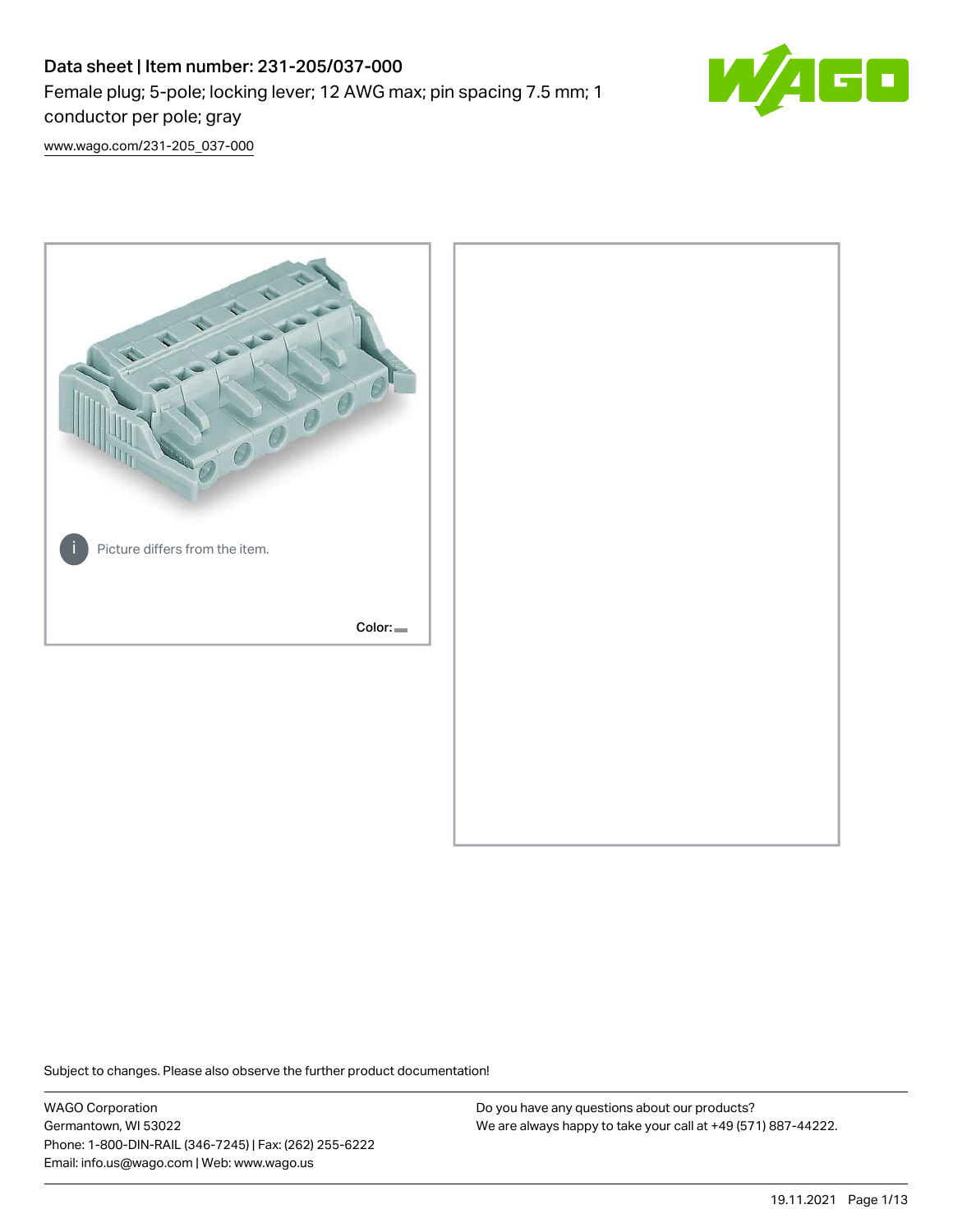



#### Item description

- $\blacksquare$ Universal connection for all conductor types
- $\blacksquare$ Easy cable pre-assembly and on-unit wiring via vertical and horizontal CAGE CLAMP<sup>®</sup> actuation
- $\blacksquare$ Integrated test ports
- $\blacksquare$ With coding fingers

#### Data Notes

| Safety information 1 | The <i>MCS – MULTI CONNECTION SYSTEM</i> includes connectors<br>without breaking capacity in accordance with DIN EN 61984. When<br>used as intended, these connectors must not be connected<br>/disconnected when live or under load. The circuit design should<br>ensure header pins, which can be touched, are not live when<br>unmated. |
|----------------------|--------------------------------------------------------------------------------------------------------------------------------------------------------------------------------------------------------------------------------------------------------------------------------------------------------------------------------------------|
| Variants:            | Gold-plated or partially gold-plated contact surfaces<br>Other versions (or variants) can be requested from WAGO Sales or<br>configured at https://configurator.wago.com/                                                                                                                                                                  |

# Electrical data

.<br>Subject to changes. Please also observe the further product documentation!

| <b>WAGO Corporation</b>                                | Do you have any questions about our products?                 |
|--------------------------------------------------------|---------------------------------------------------------------|
| Germantown, WI 53022                                   | We are always happy to take your call at +49 (571) 887-44222. |
| Phone: 1-800-DIN-RAIL (346-7245)   Fax: (262) 255-6222 |                                                               |
| Email: info.us@wago.com   Web: www.wago.us             |                                                               |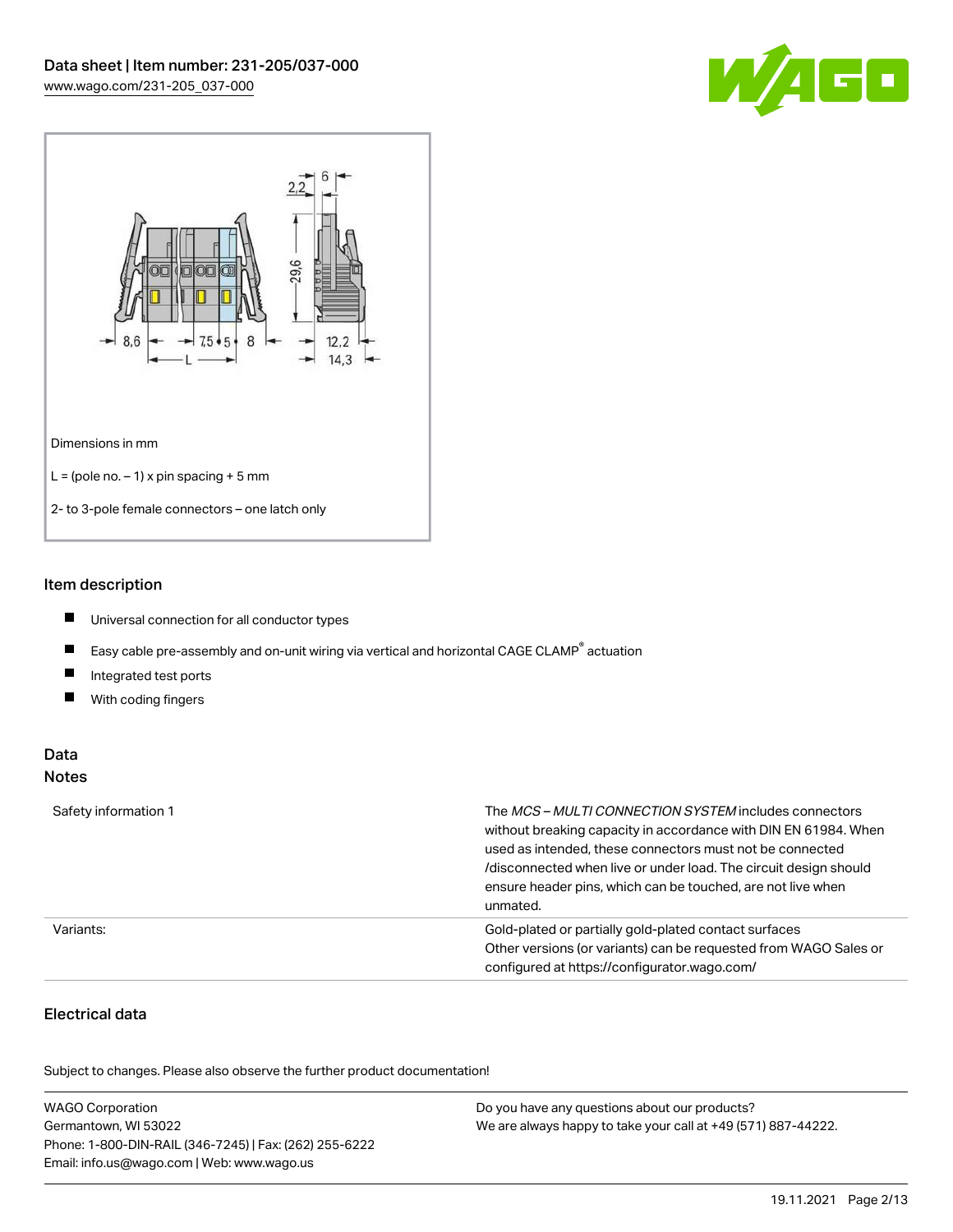

## IEC Approvals

| Ratings per                 | IEC/EN 60664-1                                            |
|-----------------------------|-----------------------------------------------------------|
| Rated voltage (III / 3)     | 500 V                                                     |
| Rated surge voltage (III/3) | 6 <sub>kV</sub>                                           |
| Rated voltage (III/2)       | 630 V                                                     |
| Rated surge voltage (III/2) | 6 <sub>kV</sub>                                           |
| Nominal voltage (II/2)      | 1000 V                                                    |
| Rated surge voltage (II/2)  | 6 <sub>kV</sub>                                           |
| Rated current               | 16A                                                       |
| Legend (ratings)            | (III / 2) ≙ Overvoltage category III / Pollution degree 2 |

## UL Approvals

| Approvals per                  | UL 1059 |
|--------------------------------|---------|
| Rated voltage UL (Use Group B) | 300 V   |
| Rated current UL (Use Group B) | 15 A    |
| Rated voltage UL (Use Group D) | 300 V   |
| Rated current UL (Use Group D) | 10 A    |

## Ratings per UL

| Rated voltage UL 1977 | 600 V |
|-----------------------|-------|
| Rated current UL 1977 |       |

## CSA Approvals

| Approvals per                   | CSA   |
|---------------------------------|-------|
| Rated voltage CSA (Use Group B) | 300 V |
| Rated current CSA (Use Group B) | 15 A  |
| Rated voltage CSA (Use Group D) | 300 V |
| Rated current CSA (Use Group D) | 10 A  |

#### Connection data

| Total number of connection points |  |
|-----------------------------------|--|
| Total number of potentials        |  |
| Number of connection types        |  |
| Number of levels                  |  |

Subject to changes. Please also observe the further product documentation!

WAGO Corporation Germantown, WI 53022 Phone: 1-800-DIN-RAIL (346-7245) | Fax: (262) 255-6222 Email: info.us@wago.com | Web: www.wago.us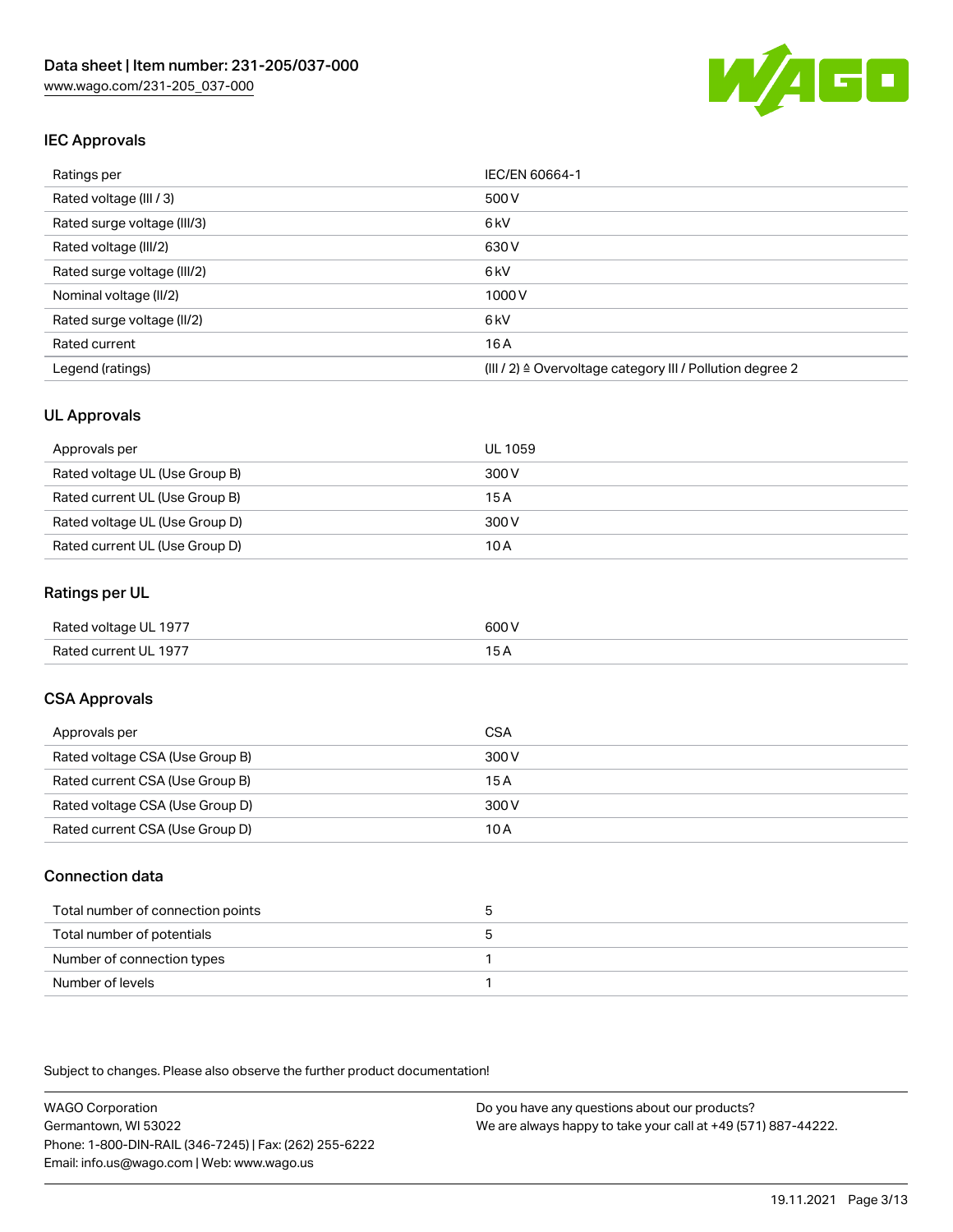

### Connection 1

| Connection technology                             | CAGE CLAMP®                            |
|---------------------------------------------------|----------------------------------------|
| Actuation type                                    | Operating tool                         |
| Solid conductor                                   | $0.082.5$ mm <sup>2</sup> / 28  12 AWG |
| Fine-stranded conductor                           | $0.082.5$ mm <sup>2</sup> / 28  12 AWG |
| Fine-stranded conductor; with insulated ferrule   | $0.251.5$ mm <sup>2</sup>              |
| Fine-stranded conductor; with uninsulated ferrule | $0.252.5$ mm <sup>2</sup>              |
| Strip length                                      | $89$ mm / 0.31  0.35 inch              |
| Number of poles                                   | 5                                      |
| Conductor entry direction to mating direction     | 0°                                     |

#### Physical data

| Pin spacing | 7.5 mm / 0.295 inch  |
|-------------|----------------------|
| Width       | 51.6 mm / 2.031 inch |
| Height      | 14.3 mm / 0.563 inch |
| Depth       | 29.6 mm / 1.165 inch |

# Plug-in connection

| Contact type (pluggable connector) | Female connector/socket |
|------------------------------------|-------------------------|
| Connector (connection type)        | for conductor           |
| Mismating protection               | No                      |
| Locking of plug-in connection      | locking lever           |

# Material data

| Color                       | gray                              |
|-----------------------------|-----------------------------------|
| Material group              |                                   |
| Insulation material         | Polyamide (PA66)                  |
| Flammability class per UL94 | V0                                |
| Clamping spring material    | Chrome nickel spring steel (CrNi) |
| Contact material            | Copper alloy                      |
| Contact plating             | tin-plated                        |
| Fire load                   | 0.211 MJ                          |
| Weight                      | 11.7 <sub>g</sub>                 |

Subject to changes. Please also observe the further product documentation!

| <b>WAGO Corporation</b>                                | Do you have any questions about our products?                 |
|--------------------------------------------------------|---------------------------------------------------------------|
| Germantown, WI 53022                                   | We are always happy to take your call at +49 (571) 887-44222. |
| Phone: 1-800-DIN-RAIL (346-7245)   Fax: (262) 255-6222 |                                                               |
| Email: info.us@wago.com   Web: www.wago.us             |                                                               |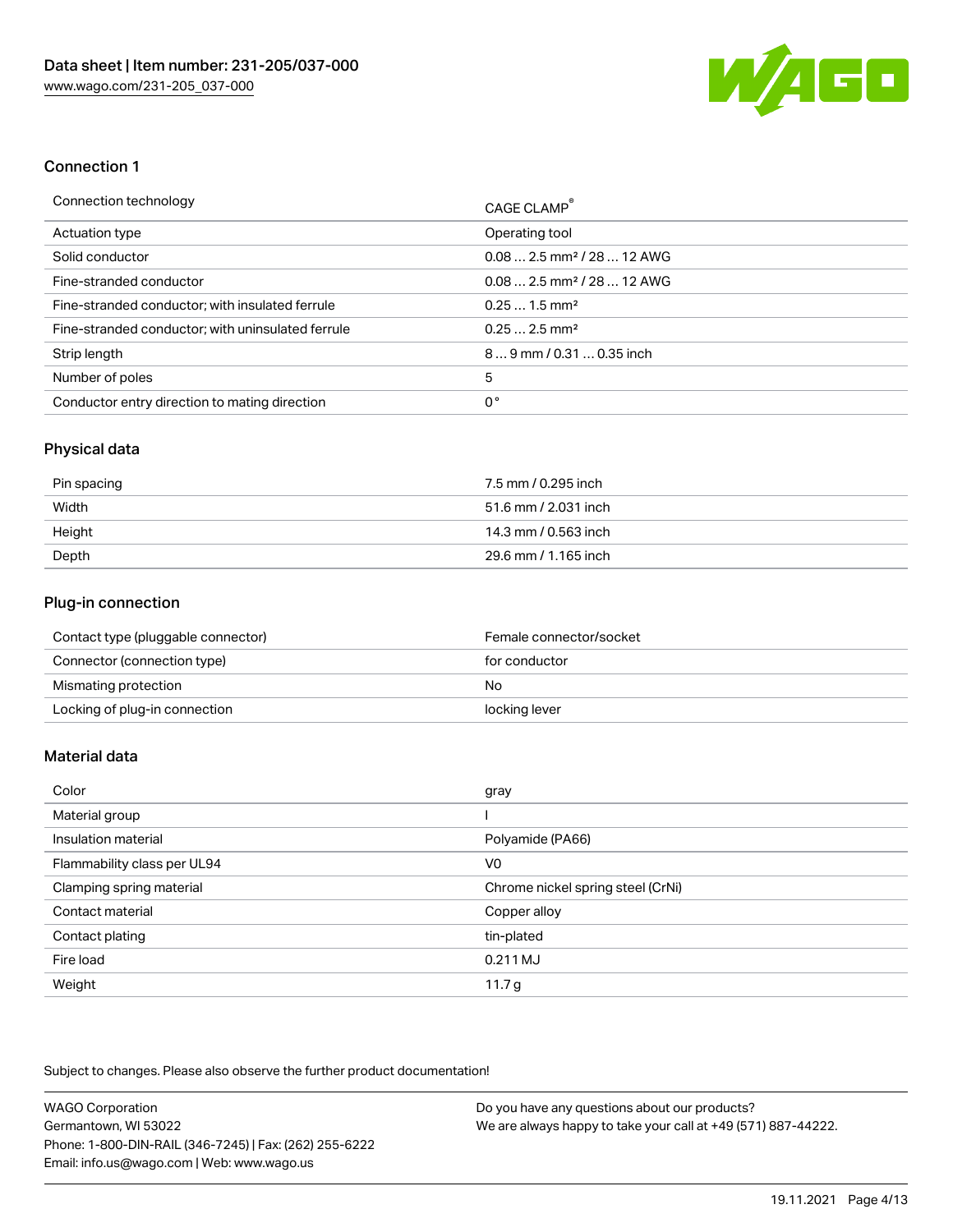

#### Environmental requirements

| Limit temperature range | +85 °C<br>-60 |  |
|-------------------------|---------------|--|

#### Commercial data

| Product Group         | 3 (Multi Conn. System) |
|-----------------------|------------------------|
| PU (SPU)              | 50 Stück               |
| Packaging type        | box                    |
| Country of origin     | DE                     |
| <b>GTIN</b>           | 4044918367080          |
| Customs tariff number | 8536694040             |

#### Approvals / Certificates

## Country specific Approvals

| Logo | Approval                                            | <b>Additional Approval Text</b> | Certificate<br>name |
|------|-----------------------------------------------------|---------------------------------|---------------------|
|      | <b>CB</b><br>DEKRA Certification B.V.               | IEC 61984                       | NL-39756            |
|      | <b>CSA</b><br>DEKRA Certification B.V.              | C <sub>22.2</sub>               | 1466354             |
| EMA  | <b>KEMA/KEUR</b><br><b>DEKRA Certification B.V.</b> | EN 61984                        | 2190761.01          |

#### Ship Approvals

| Logo          | Approval                                                | <b>Additional Approval Text</b> | Certificate<br>name                |
|---------------|---------------------------------------------------------|---------------------------------|------------------------------------|
| ABS           | <b>ABS</b><br>American Bureau of Shipping               | $\overline{\phantom{a}}$        | $19 -$<br>HG1869876-<br><b>PDA</b> |
| <b>BUNEAU</b> | <b>BV</b><br>Bureau Veritas S.A.                        | <b>IEC 60998</b>                | 11915/D0<br><b>BV</b>              |
|               | <b>DNV GL</b><br>Det Norske Veritas, Germanischer Lloyd | $\overline{\phantom{0}}$        | TAE000016Z                         |

Subject to changes. Please also observe the further product documentation!

| <b>WAGO Corporation</b>                                | Do you have any questions about our products?                 |
|--------------------------------------------------------|---------------------------------------------------------------|
| Germantown, WI 53022                                   | We are always happy to take your call at +49 (571) 887-44222. |
| Phone: 1-800-DIN-RAIL (346-7245)   Fax: (262) 255-6222 |                                                               |
| Email: info.us@wago.com   Web: www.wago.us             |                                                               |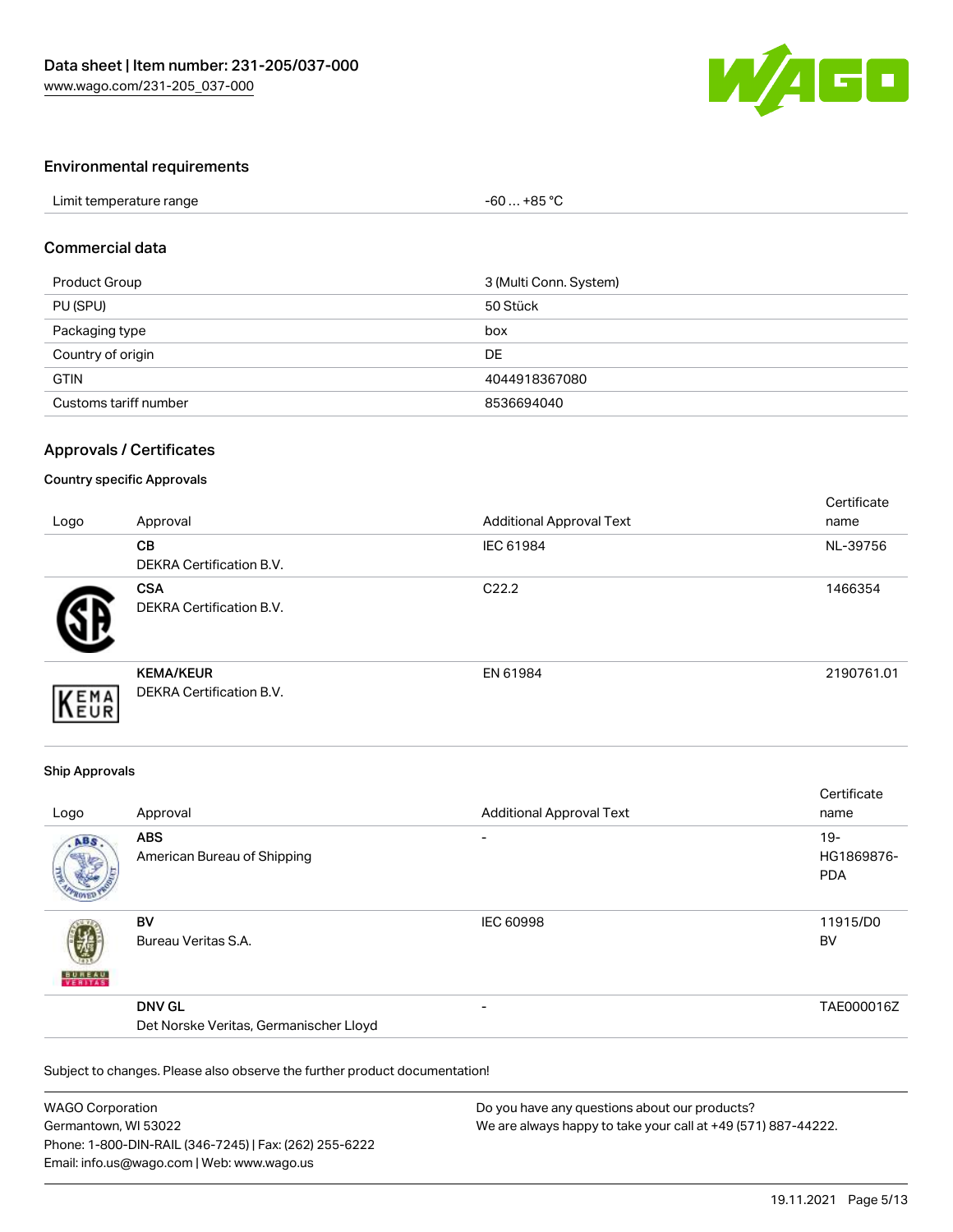

#### UL-Approvals

| Logo                  | Approval                                    | <b>Additional Approval Text</b> | Certificate<br>name |
|-----------------------|---------------------------------------------|---------------------------------|---------------------|
| Р.                    | <b>UR</b><br>Underwriters Laboratories Inc. | UL 1059                         | E45172              |
| $\boldsymbol{\theta}$ | <b>UR</b><br>Underwriters Laboratories Inc. | <b>UL 1977</b>                  | E45171              |

#### **Counterpart**

| $e^{\frac{1}{2}x}$<br><b>CONTRACTOR</b> | Item no.731-605<br>1-conductor male connector; CAGE CLAMP <sup>®</sup> ; 2.5 mm <sup>2</sup> ; Pin spacing 7.5 mm; 5-pole; 2,50 mm <sup>2</sup> ;<br>gray | www.wago.com/731-605             |
|-----------------------------------------|-----------------------------------------------------------------------------------------------------------------------------------------------------------|----------------------------------|
| of the Reset of the Con-                | Item no.231-235/001-000<br>Male header; 5-pole; THT; 1.0 x 1.0 mm solder pin; straight; pin spacing 7.5 mm; gray                                          | www.wago.com/231-235/001-<br>000 |
| <b>ANALUS</b>                           | Item no.231-835/001-000<br>THT male header; 1.0 x 1.0 mm solder pin; angled; Pin spacing 7.5 mm; 5-pole; gray                                             | www.wago.com/231-835/001-<br>000 |

#### Optional accessories

| ×<br>۹<br>M.<br>v<br>×<br>۰. |
|------------------------------|
|------------------------------|



Item no.: 231-668

Lockout caps; for covering unused clamping units; gray [www.wago.com/231-668](http://www.wago.com/231-668)

Insulations stops

Insulation stop



Item no.: 231-673

Insulation stop; 0.08-0.2 mm<sup>2</sup> / 0.2 mm<sup>2</sup> "s"; white [www.wago.com/231-673](http://www.wago.com/231-673) www.wago.com/231-673



Item no.: 231-674 Insulation stop; 0.25 - 0.5 mm²; light gray [www.wago.com/231-674](http://www.wago.com/231-674)

Subject to changes. Please also observe the further product documentation!

WAGO Corporation Germantown, WI 53022 Phone: 1-800-DIN-RAIL (346-7245) | Fax: (262) 255-6222 Email: info.us@wago.com | Web: www.wago.us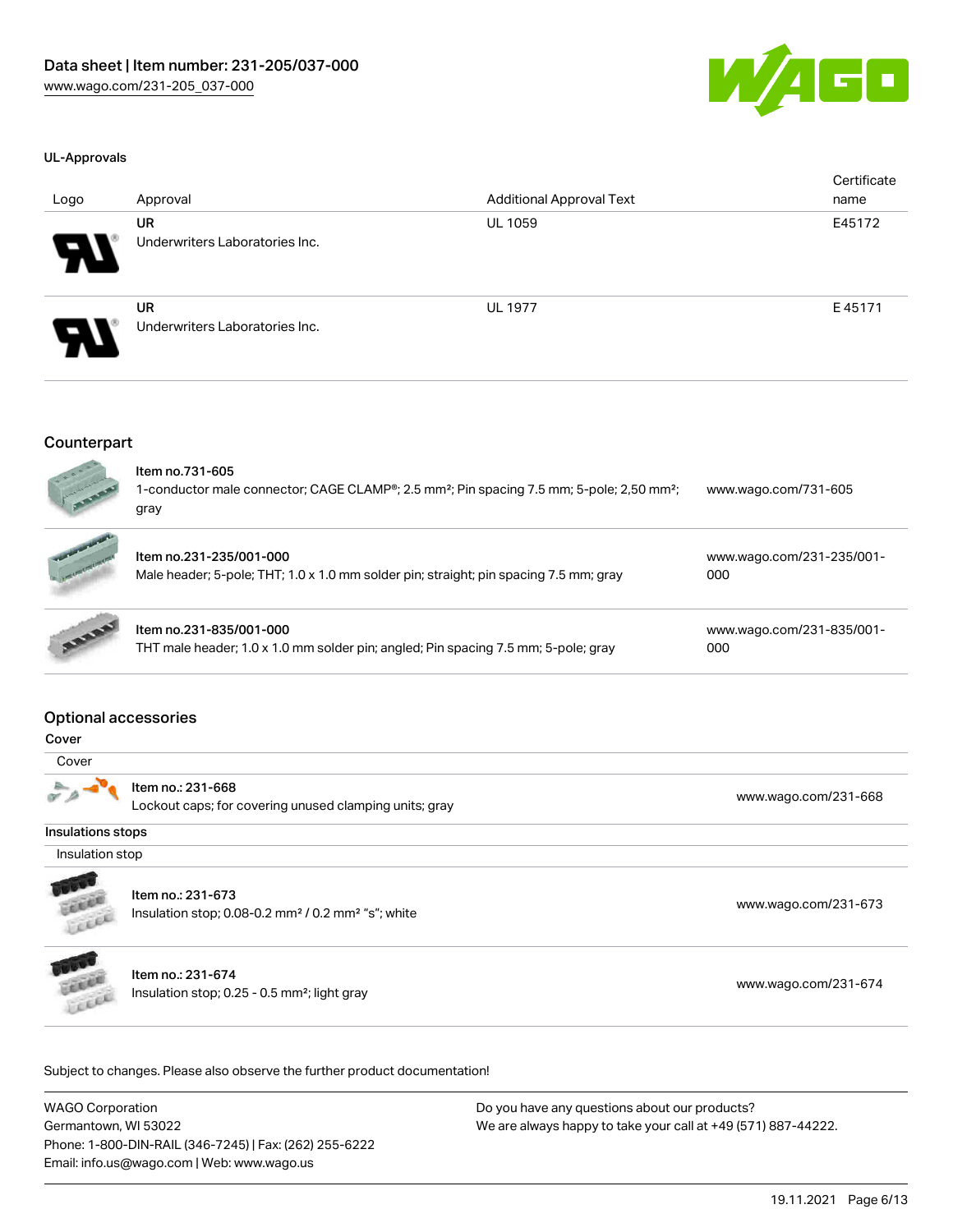

[www.wago.com/231-675](http://www.wago.com/231-675)



Item no.: 231-675

Email: info.us@wago.com | Web: www.wago.us

Insulation stop; 0.75 - 1 mm²; dark gray

| <b>Tools</b>            |                                                                                                        |                                                               |                                  |
|-------------------------|--------------------------------------------------------------------------------------------------------|---------------------------------------------------------------|----------------------------------|
| Operating tool          |                                                                                                        |                                                               |                                  |
|                         | Item no.: 210-657                                                                                      |                                                               |                                  |
|                         | Operating tool; Blade: 3.5 x 0.5 mm; with a partially insulated shaft; short; multicoloured            |                                                               | www.wago.com/210-657             |
|                         | Item no.: 210-720                                                                                      |                                                               |                                  |
|                         | Operating tool; Blade: 3.5 x 0.5 mm; with a partially insulated shaft; multicoloured                   |                                                               | www.wago.com/210-720             |
|                         |                                                                                                        |                                                               |                                  |
|                         | Item no.: 231-131                                                                                      |                                                               |                                  |
|                         | Operating tool; made of insulating material; 1-way; loose; white                                       |                                                               | www.wago.com/231-131             |
|                         |                                                                                                        |                                                               |                                  |
|                         | Item no.: 231-291                                                                                      |                                                               |                                  |
|                         | Operating tool; made of insulating material; 1-way; loose; red                                         |                                                               | www.wago.com/231-291             |
|                         |                                                                                                        |                                                               |                                  |
| Marking accessories     |                                                                                                        |                                                               |                                  |
| Marking strip           |                                                                                                        |                                                               |                                  |
|                         | Item no.: 210-331/750-202                                                                              |                                                               | www.wago.com/210-331             |
|                         | Marking strips; as a DIN A4 sheet; MARKED; 1-16 (100x); Height of marker strip: 2.3 mm/0.091 in; Strip |                                                               | /750-202                         |
|                         | length 182 mm; Horizontal marking; Self-adhesive; white                                                |                                                               |                                  |
|                         | Item no.: 210-332/750-020                                                                              |                                                               |                                  |
|                         | Marking strips; as a DIN A4 sheet; MARKED; 1-20 (80x); Height of marker strip: 3 mm; Strip length 182  |                                                               | www.wago.com/210-332<br>/750-020 |
|                         | mm; Horizontal marking; Self-adhesive; white                                                           |                                                               |                                  |
| Testing accessories     |                                                                                                        |                                                               |                                  |
| Testing accessories     |                                                                                                        |                                                               |                                  |
|                         |                                                                                                        |                                                               |                                  |
|                         | Item no.: 210-136                                                                                      |                                                               | www.wago.com/210-136             |
|                         | Test plug; 2 mm Ø; with 500 mm cable                                                                   |                                                               |                                  |
|                         | Item no.: 231-662                                                                                      |                                                               |                                  |
|                         | Test plugs for female connectors; for 7.5 mm and 7.62 mm pin spacing; 2,50 mm²; light gray             |                                                               | www.wago.com/231-662             |
| Strain relief           |                                                                                                        |                                                               |                                  |
| Strain relief housing   |                                                                                                        |                                                               |                                  |
|                         |                                                                                                        |                                                               |                                  |
|                         | Item no.: 232-665                                                                                      |                                                               | www.wago.com/232-665             |
|                         | Strain relief housing; gray                                                                            |                                                               |                                  |
| <b>Ferrules</b>         |                                                                                                        |                                                               |                                  |
| Ferrule                 |                                                                                                        |                                                               |                                  |
|                         | Item no.: 216-101                                                                                      |                                                               |                                  |
|                         | Ferrule; Sleeve for 0.5 mm <sup>2</sup> / AWG 22; uninsulated; electro-tin plated; silver-colored      |                                                               | www.wago.com/216-101             |
|                         |                                                                                                        |                                                               |                                  |
|                         | Subject to changes. Please also observe the further product documentation!                             |                                                               |                                  |
| <b>WAGO Corporation</b> |                                                                                                        | Do you have any questions about our products?                 |                                  |
| Germantown, WI 53022    |                                                                                                        | We are always happy to take your call at +49 (571) 887-44222. |                                  |
|                         | Phone: 1-800-DIN-RAIL (346-7245)   Fax: (262) 255-6222                                                 |                                                               |                                  |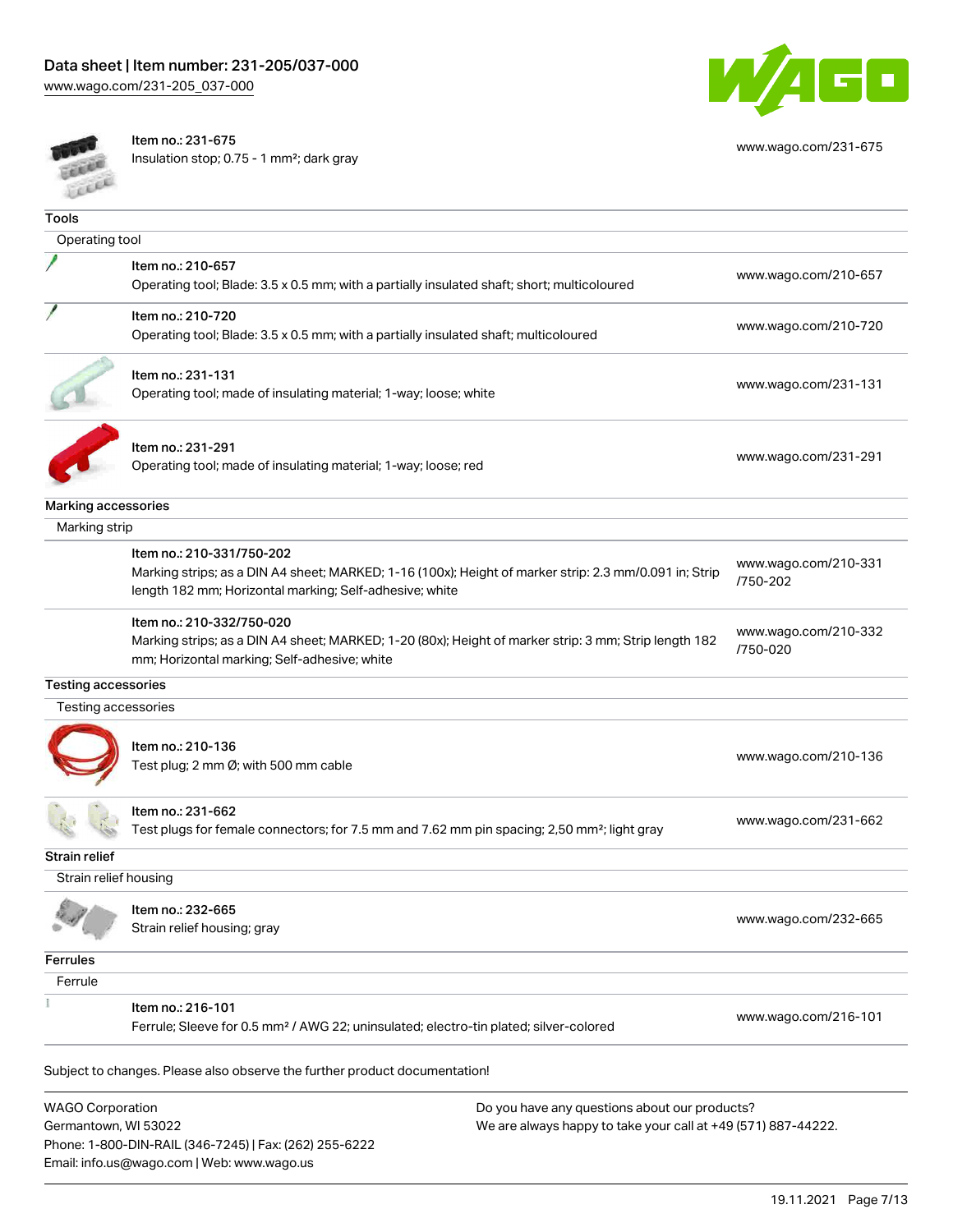# Data sheet | Item number: 231-205/037-000

[www.wago.com/231-205\\_037-000](http://www.wago.com/231-205_037-000)



| ı            | Ferrule; Sleeve for 1.5 mm <sup>2</sup> / AWG 16; uninsulated; electro-tin plated; silver-colored<br>Item no.: 216-106                                                             | www.wago.com/216-106 |
|--------------|------------------------------------------------------------------------------------------------------------------------------------------------------------------------------------|----------------------|
|              | Ferrule; Sleeve for 2.5 mm <sup>2</sup> / AWG 14; uninsulated; electro-tin plated; silver-colored                                                                                  |                      |
|              | Item no.: 216-102<br>Ferrule; Sleeve for 0.75 mm <sup>2</sup> / AWG 20; uninsulated; electro-tin plated; silver-colored                                                            | www.wago.com/216-102 |
|              | Item no.: 216-103<br>Ferrule; Sleeve for 1 mm <sup>2</sup> / AWG 18; uninsulated; electro-tin plated                                                                               | www.wago.com/216-103 |
|              | Item no.: 216-123<br>Ferrule; Sleeve for 1 mm <sup>2</sup> / AWG 18; uninsulated; electro-tin plated; silver-colored                                                               | www.wago.com/216-123 |
|              | Item no.: 216-122<br>Ferrule; Sleeve for 0.75 mm <sup>2</sup> / AWG 20; uninsulated; electro-tin plated; silver-colored                                                            | www.wago.com/216-122 |
| ă.           | Item no.: 216-124<br>Ferrule; Sleeve for 1.5 mm <sup>2</sup> / AWG 16; uninsulated; electro-tin plated                                                                             | www.wago.com/216-124 |
|              | Item no.: 216-142<br>Ferrule; Sleeve for 0.75 mm <sup>2</sup> / 18 AWG; uninsulated; electro-tin plated; electrolytic copper; gastight<br>crimped; acc. to DIN 46228, Part 1/08.92 | www.wago.com/216-142 |
|              | Item no.: 216-132<br>Ferrule; Sleeve for 0.34 mm <sup>2</sup> / AWG 24; uninsulated; electro-tin plated                                                                            | www.wago.com/216-132 |
| $\mathbf{i}$ | Item no.: 216-121<br>Ferrule; Sleeve for 0.5 mm <sup>2</sup> / AWG 22; uninsulated; electro-tin plated; silver-colored                                                             | www.wago.com/216-121 |
|              | Item no.: 216-143<br>Ferrule; Sleeve for 1 mm <sup>2</sup> / AWG 18; uninsulated; electro-tin plated; electrolytic copper; gastight<br>crimped; acc. to DIN 46228, Part 1/08.92    | www.wago.com/216-143 |
|              | Item no.: 216-131<br>Ferrule; Sleeve for 0.25 mm <sup>2</sup> / AWG 24; uninsulated; electro-tin plated; silver-colored                                                            | www.wago.com/216-131 |
| I.           | Item no.: 216-141<br>Ferrule; Sleeve for 0.5 mm <sup>2</sup> / 20 AWG; uninsulated; electro-tin plated; electrolytic copper; gastight<br>crimped; acc. to DIN 46228, Part 1/08.92  | www.wago.com/216-141 |
|              | Item no.: 216-152<br>Ferrule; Sleeve for 0.34 mm <sup>2</sup> / AWG 24; uninsulated; electro-tin plated                                                                            | www.wago.com/216-152 |
|              | Item no.: 216-203<br>Ferrule; Sleeve for 1 mm <sup>2</sup> / AWG 18; insulated; electro-tin plated; red                                                                            | www.wago.com/216-203 |
|              | Item no.: 216-202<br>Ferrule; Sleeve for 0.75 mm <sup>2</sup> / 18 AWG; insulated; electro-tin plated; gray                                                                        | www.wago.com/216-202 |
|              | Item no.: 216-151<br>Ferrule; Sleeve for 0.25 mm <sup>2</sup> / AWG 24; uninsulated; electro-tin plated                                                                            | www.wago.com/216-151 |
| 1            | Item no.: 216-204<br>Ferrule; Sleeve for 1.5 mm <sup>2</sup> / AWG 16; insulated; electro-tin plated; black                                                                        | www.wago.com/216-204 |
|              | Subject to changes. Please also observe the further product documentation!                                                                                                         |                      |
|              | WAGO Corporation<br>Do you have any questions about our products?                                                                                                                  |                      |

WAGO Corporation Germantown, WI 53022 Phone: 1-800-DIN-RAIL (346-7245) | Fax: (262) 255-6222 Email: info.us@wago.com | Web: www.wago.us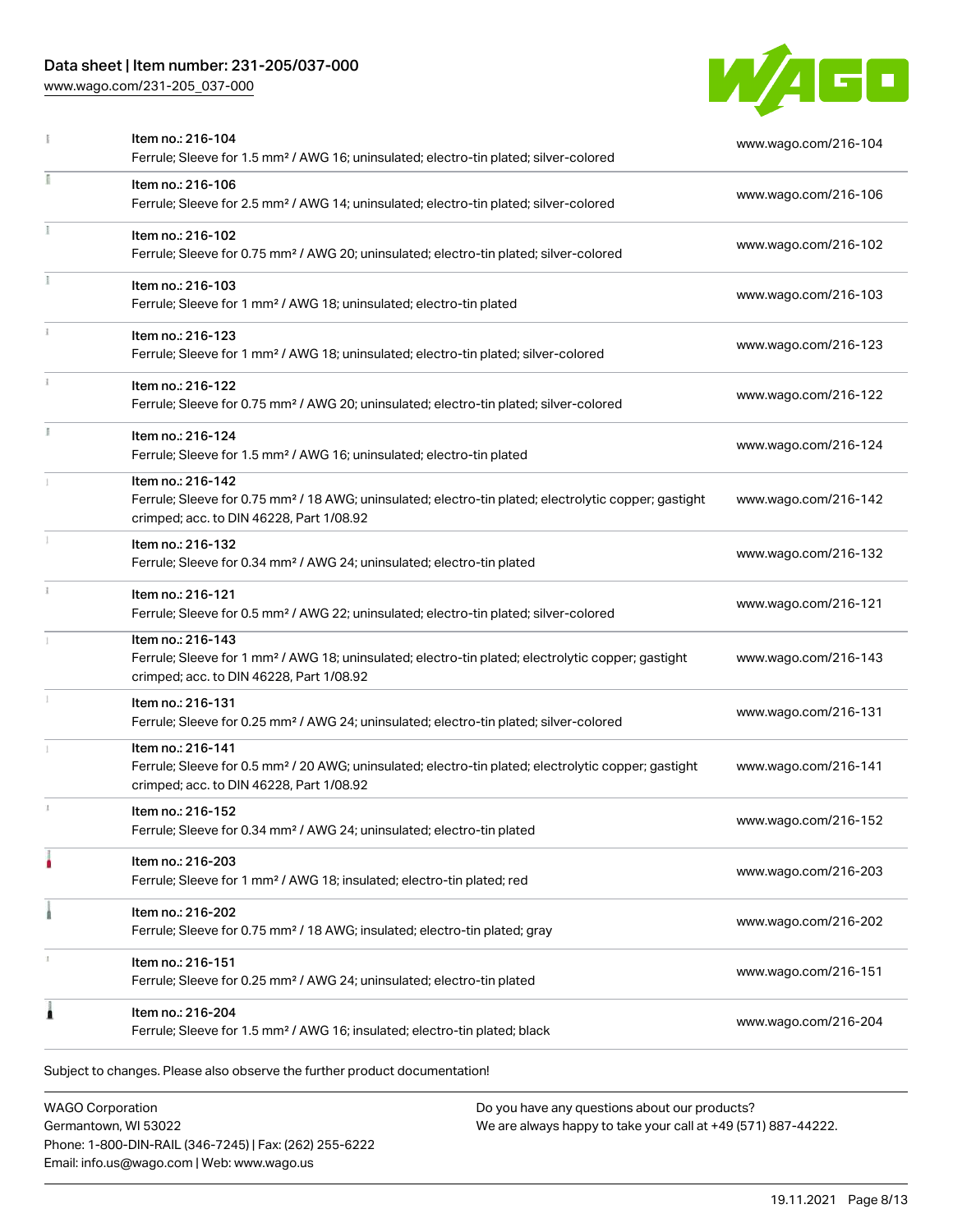## Data sheet | Item number: 231-205/037-000

[www.wago.com/231-205\\_037-000](http://www.wago.com/231-205_037-000)



|   | <b>WAGO Corporation</b><br>Do you have any questions about our products?                                                                                                                                |                      |
|---|---------------------------------------------------------------------------------------------------------------------------------------------------------------------------------------------------------|----------------------|
|   | Subject to changes. Please also observe the further product documentation!                                                                                                                              |                      |
|   | Item no.: 216-322<br>Ferrule; Sleeve for 0.34 mm <sup>2</sup> / 22 AWG; insulated; electro-tin plated; green                                                                                            | www.wago.com/216-322 |
|   | Item no.: 216-321<br>Ferrule; Sleeve for 0.25 mm <sup>2</sup> / AWG 24; insulated; electro-tin plated; yellow                                                                                           | www.wago.com/216-321 |
|   | Item no.: 216-301<br>Ferrule; Sleeve for 0.25 mm <sup>2</sup> / AWG 24; insulated; electro-tin plated; yellow                                                                                           | www.wago.com/216-301 |
|   | Item no.: 216-262<br>Ferrule; Sleeve for 0.75 mm <sup>2</sup> / 18 AWG; insulated; electro-tin plated; electrolytic copper; gastight<br>crimped; acc. to DIN 46228, Part 4/09.90; gray                  | www.wago.com/216-262 |
|   | Item no.: 216-284<br>Ferrule; Sleeve for 1.5 mm <sup>2</sup> / AWG 16; insulated; electro-tin plated; electrolytic copper; gastight<br>crimped; acc. to DIN 46228, Part 4/09.90; black                  | www.wago.com/216-284 |
|   | Item no.: 216-264<br>Ferrule; Sleeve for 1.5 mm <sup>2</sup> / AWG 16; insulated; electro-tin plated; electrolytic copper; gastight<br>crimped; acc. to DIN 46228, Part 4/09.90; black                  | www.wago.com/216-264 |
|   | Item no.: 216-263<br>Ferrule; Sleeve for 1 mm <sup>2</sup> / AWG 18; insulated; electro-tin plated; electrolytic copper; gastight crimped; www.wago.com/216-263<br>acc. to DIN 46228, Part 4/09.90; red |                      |
| £ | Item no.: 216-244<br>Ferrule; Sleeve for 1.5 mm <sup>2</sup> / AWG 16; insulated; electro-tin plated; electrolytic copper; gastight<br>crimped; acc. to DIN 46228, Part 4/09.90; black                  | www.wago.com/216-244 |
|   | Item no.: 216-243<br>Ferrule; Sleeve for 1 mm <sup>2</sup> / AWG 18; insulated; electro-tin plated; electrolytic copper; gastight crimped; www.wago.com/216-243<br>acc. to DIN 46228, Part 4/09.90; red |                      |
| 1 | Item no.: 216-224<br>Ferrule; Sleeve for 1.5 mm <sup>2</sup> / AWG 16; insulated; electro-tin plated; black                                                                                             | www.wago.com/216-224 |
|   | Item no.: 216-221<br>Ferrule; Sleeve for 0.5 mm <sup>2</sup> / 20 AWG; insulated; electro-tin plated; white                                                                                             | www.wago.com/216-221 |
|   | Item no.: 216-222<br>Ferrule; Sleeve for 0.75 mm <sup>2</sup> / 18 AWG; insulated; electro-tin plated; gray                                                                                             | www.wago.com/216-222 |
|   | Item no.: 216-242<br>Ferrule; Sleeve for 0.75 mm <sup>2</sup> / 18 AWG; insulated; electro-tin plated; electrolytic copper; gastight<br>crimped; acc. to DIN 46228, Part 4/09.90; gray                  | www.wago.com/216-242 |
|   | Item no.: 216-241<br>Ferrule; Sleeve for 0.5 mm <sup>2</sup> / 20 AWG; insulated; electro-tin plated; electrolytic copper; gastight<br>crimped; acc. to DIN 46228, Part 4/09.90; white                  | www.wago.com/216-241 |
|   | Item no.: 216-223<br>Ferrule; Sleeve for 1 mm <sup>2</sup> / AWG 18; insulated; electro-tin plated; red                                                                                                 | www.wago.com/216-223 |
|   | Item no.: 216-201<br>Ferrule; Sleeve for 0.5 mm <sup>2</sup> / 20 AWG; insulated; electro-tin plated; white                                                                                             | www.wago.com/216-201 |
|   | Item no.: 216-144<br>Ferrule; Sleeve for 1.5 mm <sup>2</sup> / AWG 16; uninsulated; electro-tin plated; electrolytic copper; gastight<br>crimped; acc. to DIN 46228, Part 1/08.92; silver-colored       | www.wago.com/216-144 |

Germantown, WI 53022 Phone: 1-800-DIN-RAIL (346-7245) | Fax: (262) 255-6222 Email: info.us@wago.com | Web: www.wago.us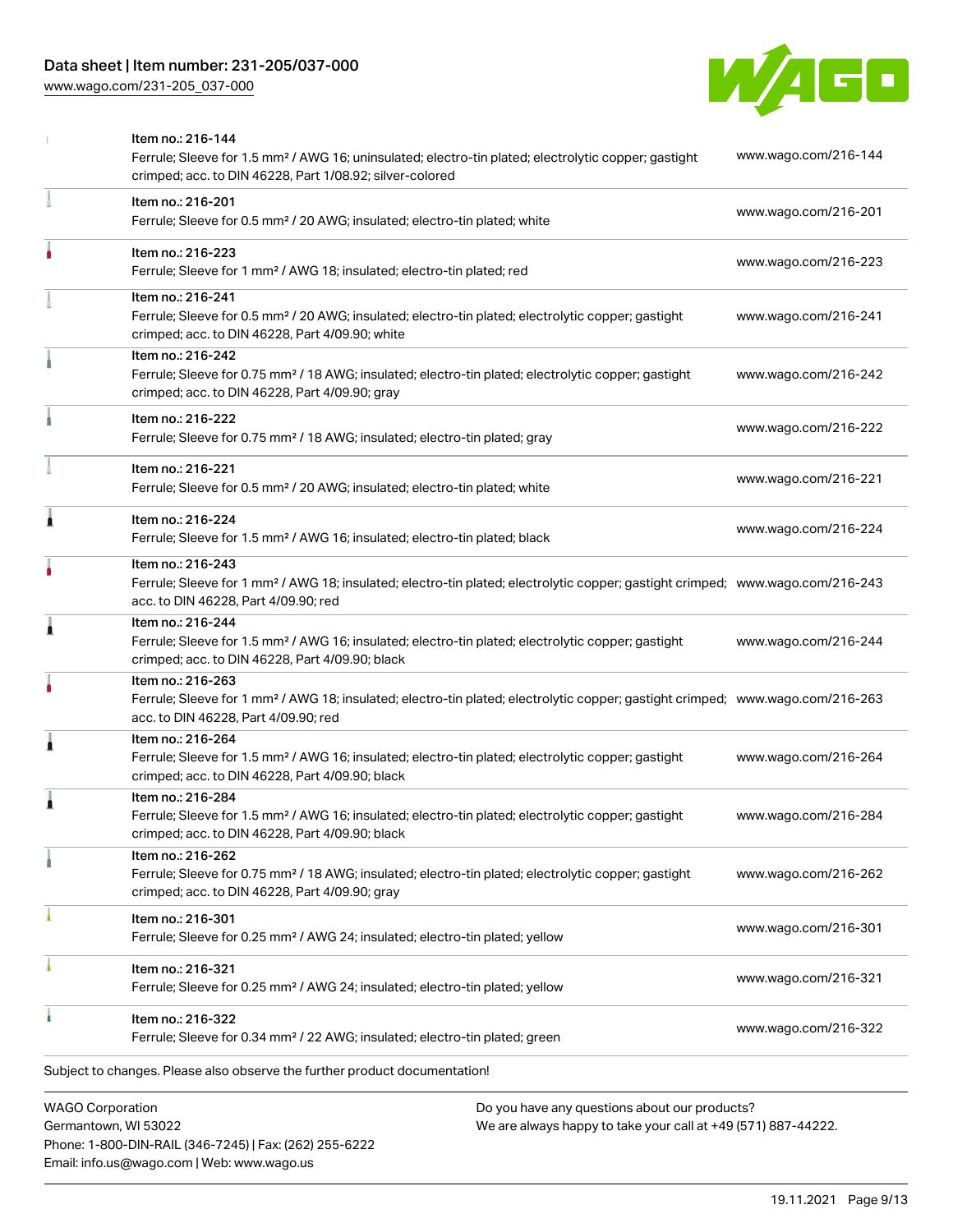

| ł                | Item no.: 216-302<br>Ferrule; Sleeve for 0.34 mm <sup>2</sup> / 22 AWG; insulated; electro-tin plated; green                                        |            |               | www.wago.com/216-302 |  |
|------------------|-----------------------------------------------------------------------------------------------------------------------------------------------------|------------|---------------|----------------------|--|
| <b>Downloads</b> |                                                                                                                                                     |            |               |                      |  |
| Documentation    |                                                                                                                                                     |            |               |                      |  |
|                  | <b>Additional Information</b>                                                                                                                       |            |               |                      |  |
|                  | Technical explanations                                                                                                                              | 2019 Apr 3 | pdf<br>2.0 MB | Download             |  |
| <b>CAD files</b> |                                                                                                                                                     |            |               |                      |  |
| <b>CAE</b> data  |                                                                                                                                                     |            |               |                      |  |
|                  | EPLAN Data Portal 231-205/037-000                                                                                                                   |            | <b>URL</b>    | Download             |  |
|                  | ZUKEN Portal 231-205/037-000                                                                                                                        |            | <b>URL</b>    | Download             |  |
|                  | EPLAN Data Portal 231-205/037-000                                                                                                                   |            | <b>URL</b>    | Download             |  |
| CAD data         |                                                                                                                                                     |            |               |                      |  |
|                  | 2D/3D Models 231-205/037-000                                                                                                                        |            | <b>URL</b>    | Download             |  |
|                  | <b>Environmental Product Compliance</b>                                                                                                             |            |               |                      |  |
|                  | <b>Compliance Search</b>                                                                                                                            |            |               |                      |  |
|                  | Environmental Product Compliance 231-205/037-000                                                                                                    |            | <b>URL</b>    | Download             |  |
|                  | 1-conductor female connector; CAGE CLAMP®; 2.5 mm <sup>2</sup> ; Pin spacing 7.5 mm; 5-pole;<br>Lateral locking levers; 2,50 mm <sup>2</sup> ; gray |            |               |                      |  |

#### Installation Notes

Subject to changes. Please also observe the further product documentation!

WAGO Corporation Germantown, WI 53022 Phone: 1-800-DIN-RAIL (346-7245) | Fax: (262) 255-6222 Email: info.us@wago.com | Web: www.wago.us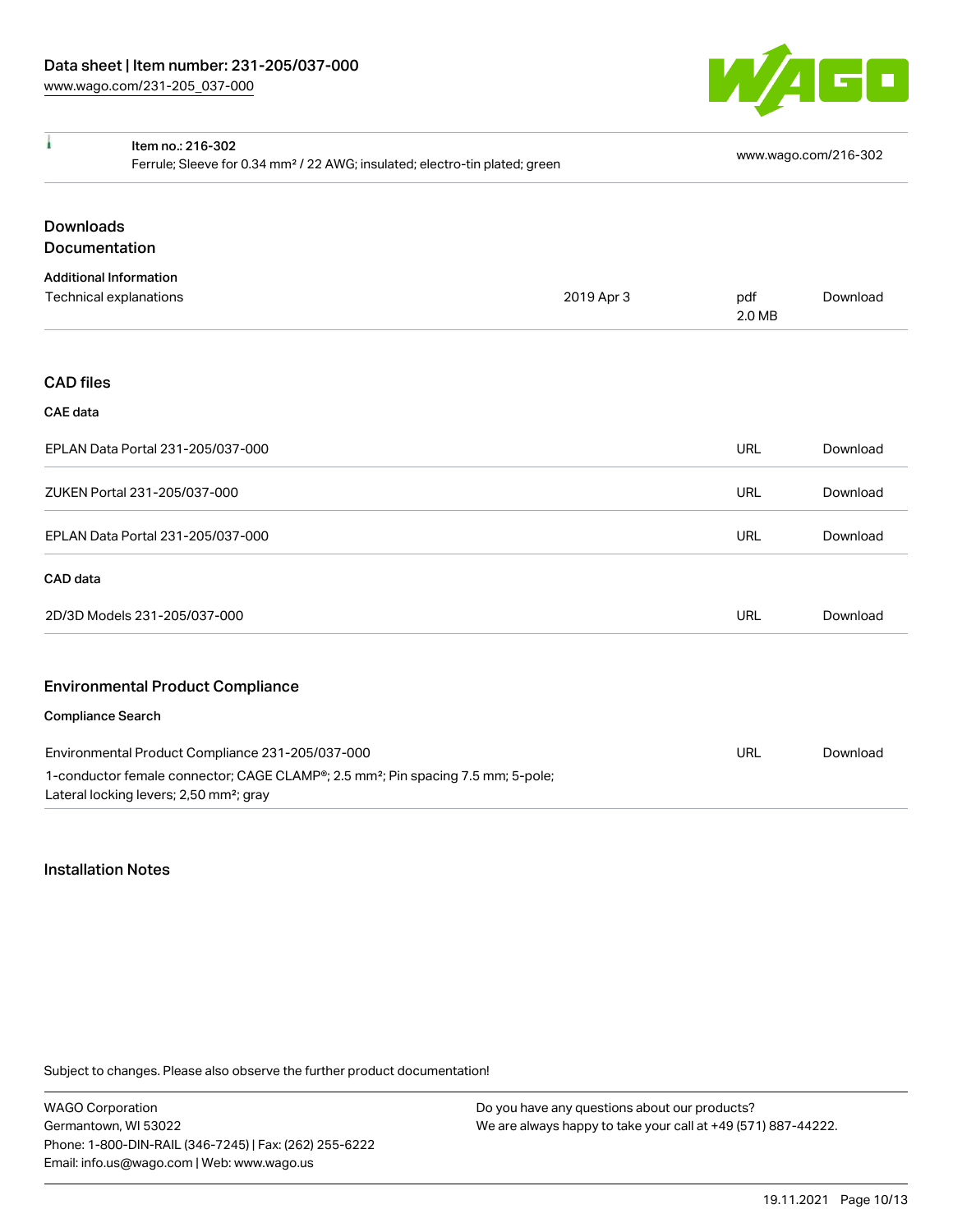



Inserting a conductor via 3.5 mm screwdriver – CAGE CLAMP® actuation parallel to conductor entry.



Inserting a conductor via 3.5 mm screwdriver – CAGE CLAMP® actuation perpendicular to conductor entry.



Inserting a conductor into CAGE CLAMP® unit via operating lever (231-291).



Inserting a conductor via operating tool.



Coding a female connector by removing coding finger(s).

Subject to changes. Please also observe the further product documentation!

WAGO Corporation Germantown, WI 53022 Phone: 1-800-DIN-RAIL (346-7245) | Fax: (262) 255-6222 Email: info.us@wago.com | Web: www.wago.us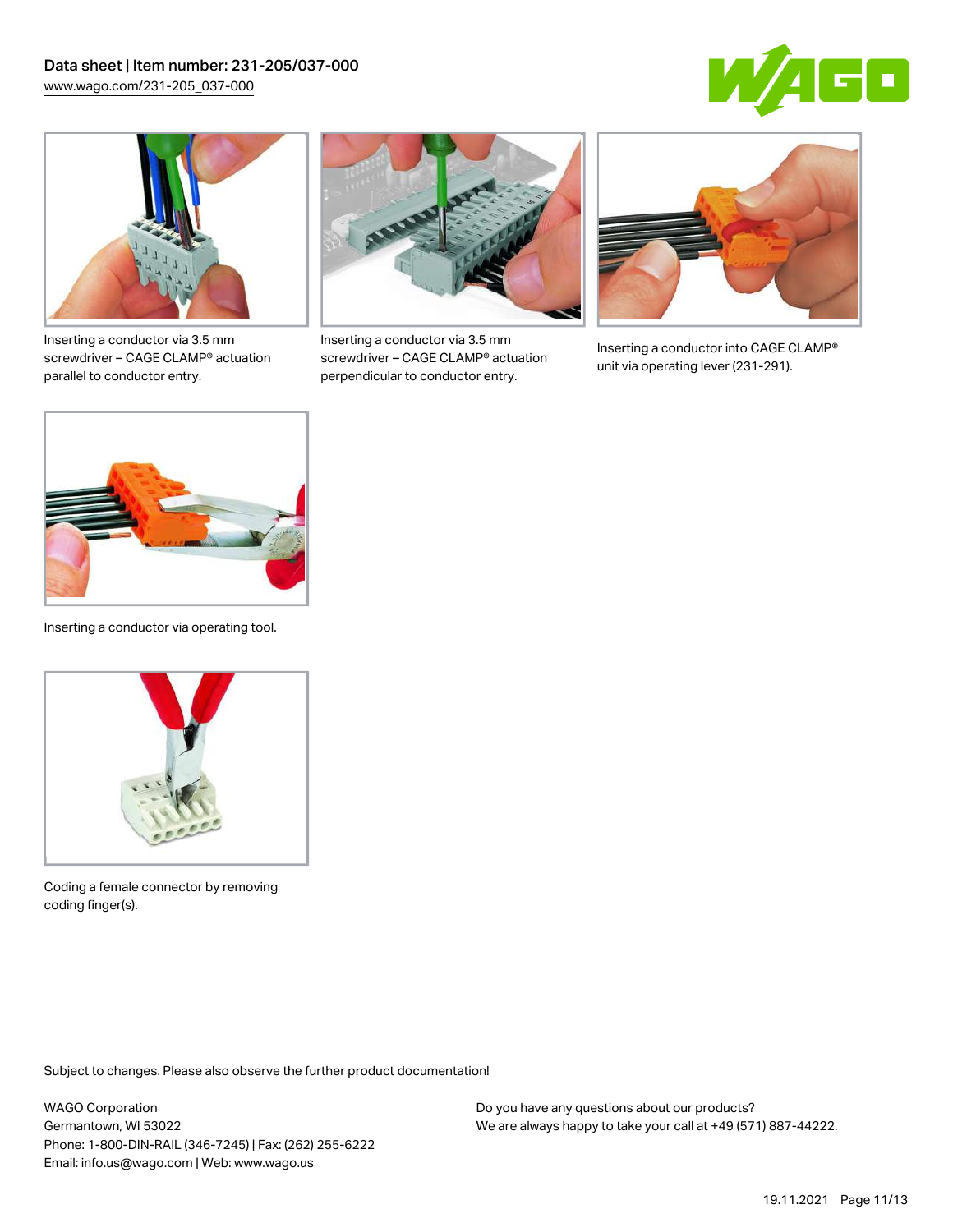



Testing – female connector with CAGE CLAMP®

Integrated test ports for testing perpendicular to conductor entry via 2 or 2.3 mm Ø test plug

Installation



Male connector with strain relief plate



Strain relief housing shown with a male connector equipped with CAGE CLAMP®



Labeling via direct marking or self-adhesive strips.

Subject to changes. Please also observe the further product documentation! Product family

WAGO Corporation Germantown, WI 53022 Phone: 1-800-DIN-RAIL (346-7245) | Fax: (262) 255-6222 Email: info.us@wago.com | Web: www.wago.us